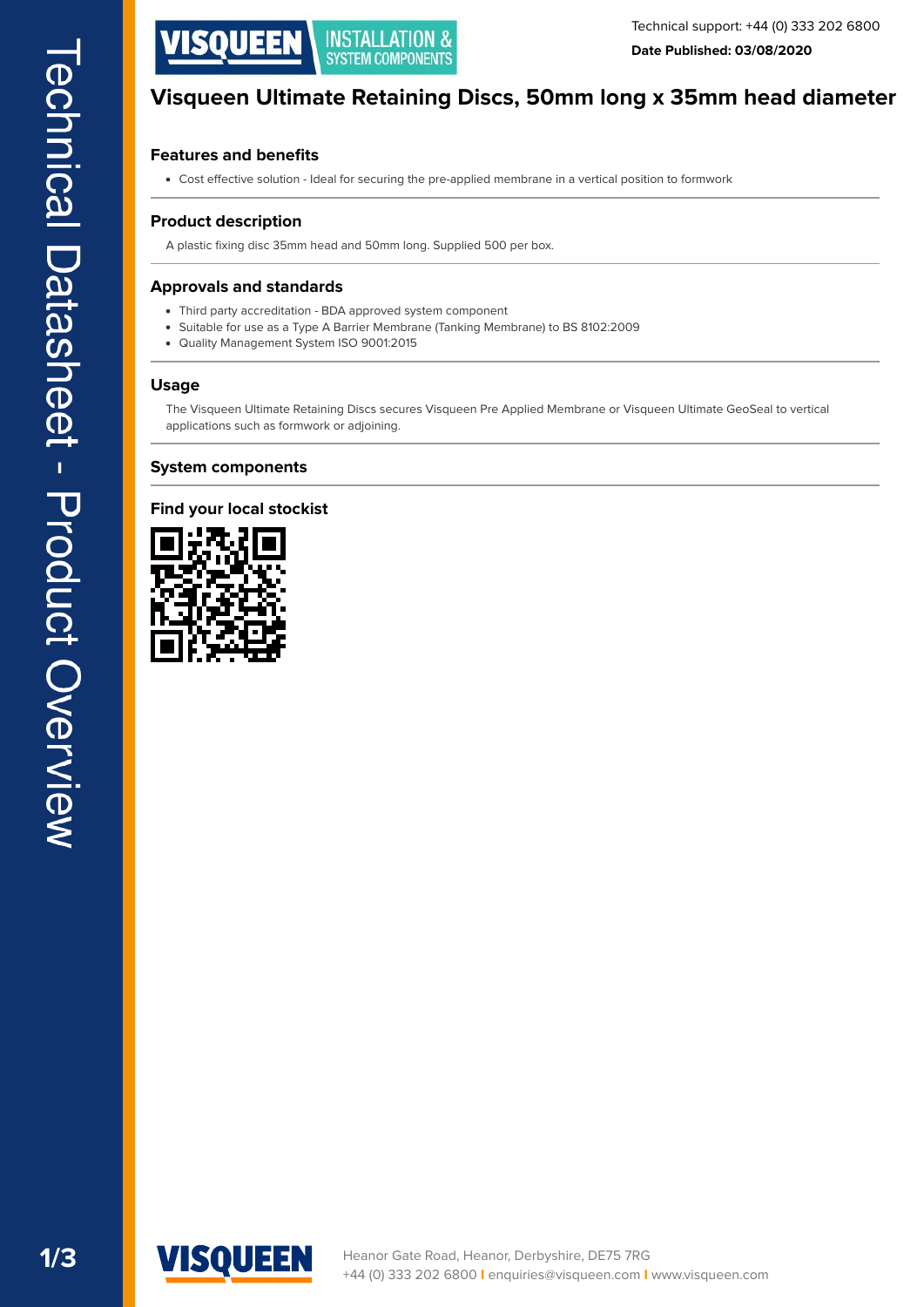

## **Visqueen Ultimate Retaining Discs, 50mm long x 35mm head diameter**

## **Storage and handling**

Store in warm, dry and clean environment in its current packaging.

#### **Preparation**

The formwork surfaces must be smooth and free from sharp protrusions, ensure the surface and working area is not water logged.

#### **Installation**

When installed vertically, the membrane should be pre-applied to temporary formwork or the adjoining structure. Visqueen Retaining Discs are available to provide a means for securing the leading edge of the membrane to the temporary formwork. The barrier should be installed with the smooth black surface facing the formwork. Using oval nails, Visqueen Retaining Discs should be mechanically fxed at maximum 400mm centres to the internal face of the shuttering. Using a suitable power tool and 6mm drill bit to create a pilot hole in the barrier, it should be secured over the protruding section of the retaining disc. The top edge of the barrier should be trimmed to approximately 10mm below the top edge of the slab. Once the concrete has set, the oval nails should be removed by pulling through from the external face of the shuttering. When the temporary formwork is removed the Visqueen Retaining Discs should be visible on the external (smooth black) face of the barrier. Continuity of the barrier system with the damp or gas proof course is maintained using Visqueen Gas Resistant Self Adhesive Membrane.

#### **Usable temperature range**

It is recommended that Visqueen Ultimate Retaining disc should be used above 5°C.

#### **Additional information**

Care must be taken to ensure the outer box remains dry.

#### **Health and safety information**

Please refer to material safety datasheet.